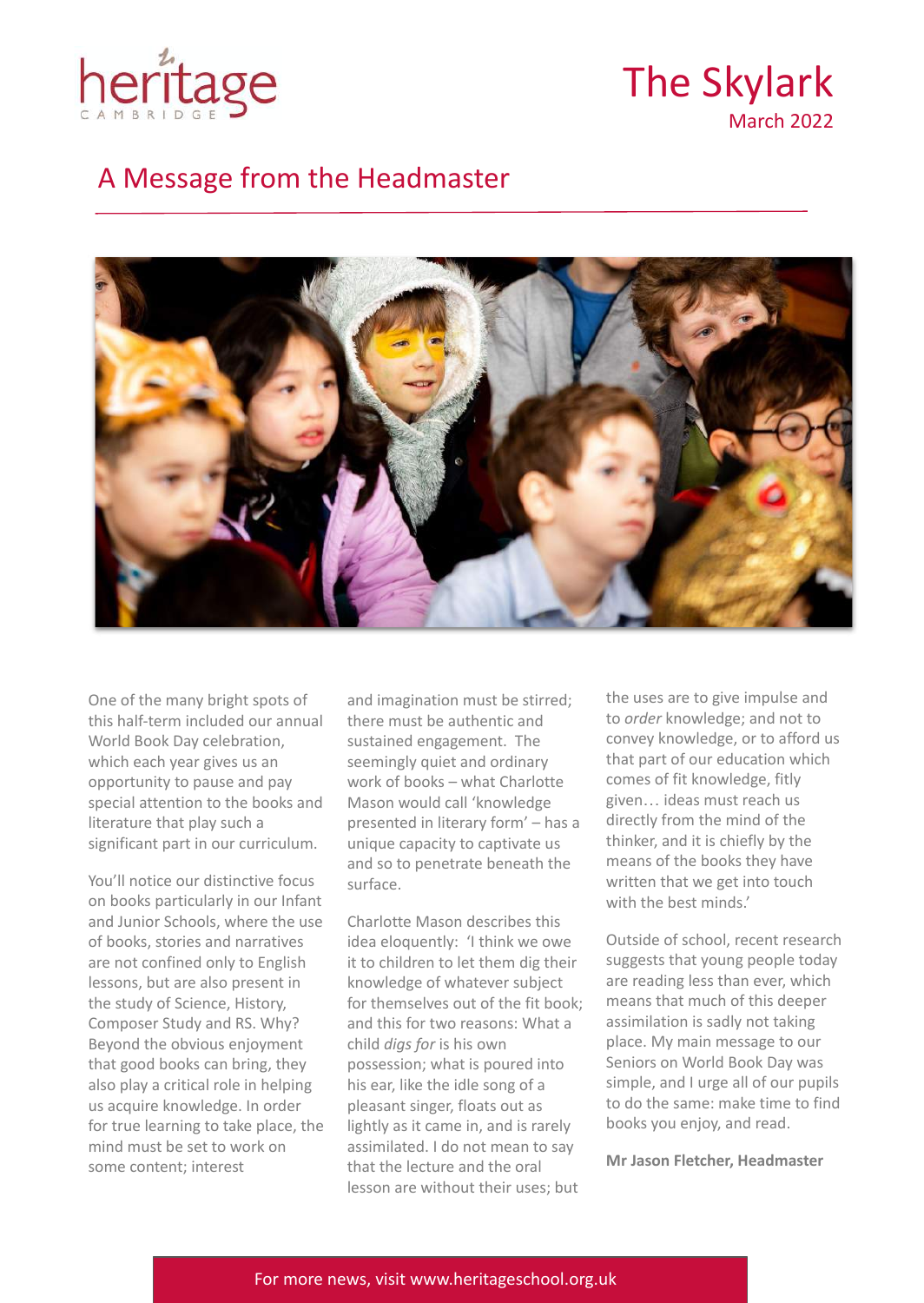# Special Visitors for World Book Day

On 3rd March, our Infants and Juniors celebrated World Book Day. As part of our celebrations, two special guests visited the children to help give them a new perspective on how books are created.

#### **Illustrator Adam Larkum**

During a special morning assembly, the children had a marvellous opportunity to learn from Adam Larkum, illustrator of many books including *One Hundred Steps: The Story of Captain Sir Tom*, *One Hundred Reasons*, *The Plesiosaur's Neck*, *A Short History of the World*, and *The Story of Chocolate*. Mr Larkum shared lots of engaging stories about the joys and challenges of illustrating books—including the lengthy process of creating a prehistoric creature with anatomical accuracy, and the perils of drinking too much hot chocolate while illustrating a book about chocolate! He

described his process of beginning a drawing very loosely, using rough scribbles to get the angle of things just right, and then rubbing the scribbles out when he is putting in the final details. He then demonstrated the stages of this process with one of his recent illustrations, a tricky scene of a man cutting grass on a wall using a lawnmower. Mr Larkum described to the children how he loves to draw all the time; and provided encouragement to aspiring illustrators by affirming that the more you draw, the more natural it becomes. A big thanks to Mr Larkum for an inspiring peek into the world of illustrating.







#### **Author Alison Miles**

Alison Miles is the author and illustrator of the *Snippy the Crab* books, the tales of an adventurous little crab whose escapades are detailed in a series of longer-length, rhyming picture stories. On World Book Day, Ms Miles visited the Year 3 and 4 classrooms to read from some of her books and answer many questions from the curious pupils, who wanted to know all about her books and illustrations, and the sea creatures she writes about. Ms Miles, who began writing her books years ago but only began to pursue her new career in earnest during lockdown, explained to the children that she has always loved poetry and was determined to write her books in rhyme.

However, she discovered how challenging it is to get rhyming books like hers published in today's global market, because of the difficulty in making them accessible in other languages. Undeterred, she decided to publish the books herself, and created her own illustrations for which she was selected as a Bologna Children's Book Fair artist 2021—using an iPad! Today, she is working on her seventh book and the series is being listed by Manchester Poetry Library. The children thoroughly enjoyed learning all about her adventures as well as Snippy's. To find out more about Ms Miles and Snippy, go to alisonjmiles.co.uk.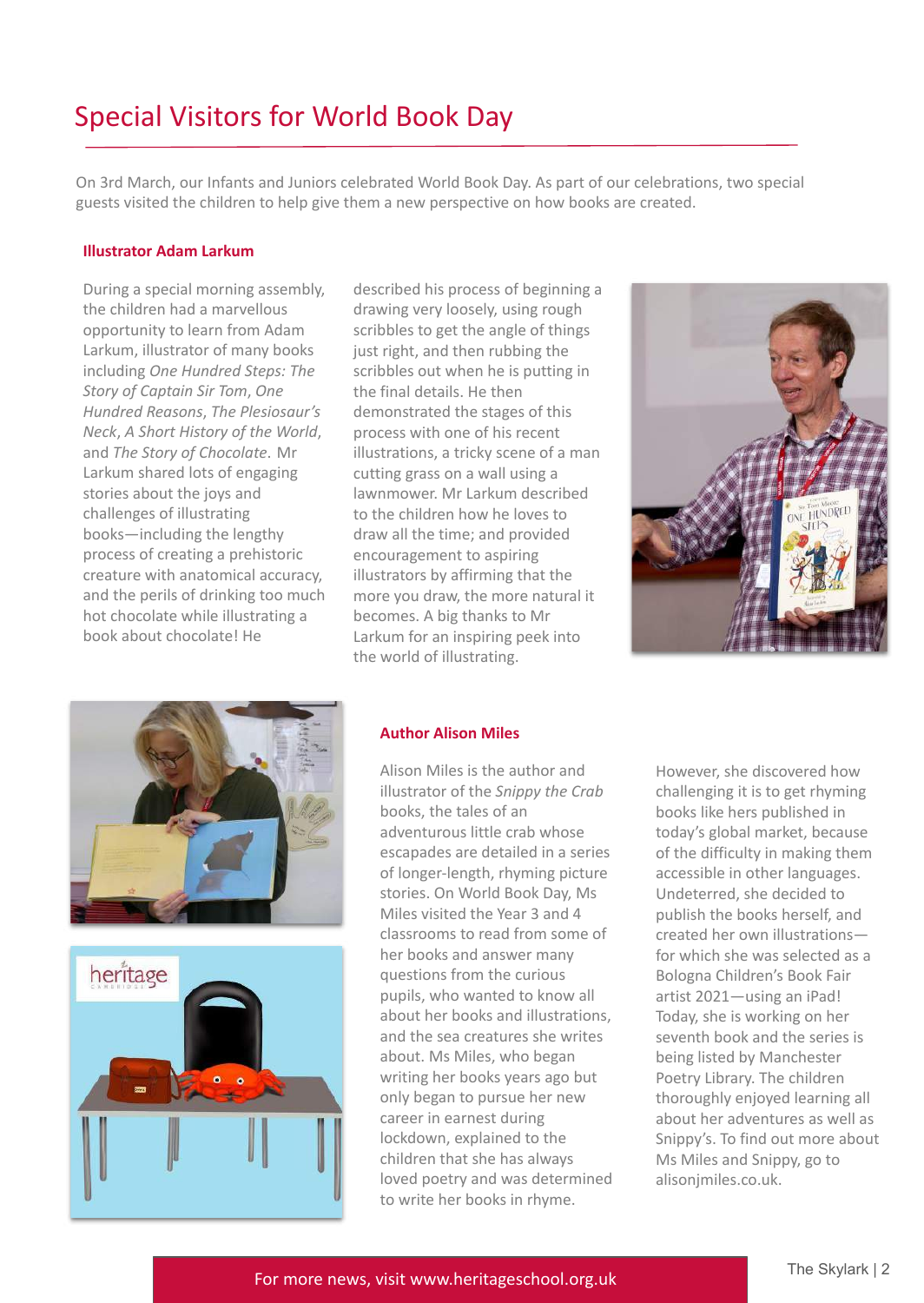## More World Book Day Fun



In addition to these special visitors, Infants and Juniors celebrated the day by dressing up as their favourite book characters and taking part in bookish activities throughout the day.

**Treasure Hunt:** During the morning assembly, Mrs Watkins announced that the recent high winds had caused lots of disruption for the giant from Julia Donaldson's book *The Smartest Giant in Town*, scattering his clothing all around the school. It was up to the children to search for the giant's clothing in a treasure hunt throughout the day.

**Lower Prep** were excited to show their costumes to their classmates and share with them the books on which their characters were based. They also read *Walking Through the Jungle* by Julie Lancome, joining in with the repeated refrains of the story and trying to guess the animal on each page. Then, they practised their subtraction using the story *The Shopping Basket* by John Burmingham to prompt them. They also had fun making their own animal bookmarks to take home.

**Upper Prep** had a visit from our very own author and illustrator, Ms Emma Robertson, who read her book *The Boobybirds in Lockdown*

to the class and told them about how she had taken inspiration from her family's personal experiences during lockdown. The children then worked collaboratively on a sequel called *The Boobybirds After Lockdown*, which shows Boobybirds enjoying the lovely things that we can participate in once more, including clubs, school, water slides, trips out, going on holiday, and lots more. The finished book now takes pride of place on the UP bookshelf.

**Year 2** all received invitations to join Mrs Grove on an adventure into Narnia. As they arrived, the children stepped through the wardrobe and found themselves in Mr Tumnus' house. The class did some wonderful descriptive writing as they retold Lucy's entrance into Narnia in their own words. They all enjoyed eating Turkish Delight with the White Witch, and then wrote a letter to persuade her to allow the Narnians to celebrate Christmas. Finally, the children made shields to take into battle against the White Witch and celebrated their win triumphantly!

**Year 3** tackled some Roald Dahl-themed questions in Maths, which included calculating the length of Fantastic Mr Fox's tail

and thinking about the fraction of Matilda's books that have already been read. They created some colourful bookmarks, played World Book Day Bingo, and wrote persuasive book reviews. They also enjoyed an engaging visit from author Alison Miles and Snippy the Crab.

**Year 4** tested their book knowledge by dividing into teams and taking a book quiz. They also enjoyed designing their own bookmarks and shared some of the stories they had recently written, on the theme of Robin Hood. Alison Miles also paid the class a visit in the afternoon, telling the children all about how she illustrated her books and used rhyme to tell her stories.

In **Year 5,** the pupils took a World Book Day focus on their Maths lesson, completing a code breaker to find out who won the dress competition. They also made some lovely bookmarks to help them keep their place in all of the fantastic books they will be reading.

**Year 6** delayed their World Book Day celebration because of an Enrichment trip, but they had lots of fun during their visit to Burghley House!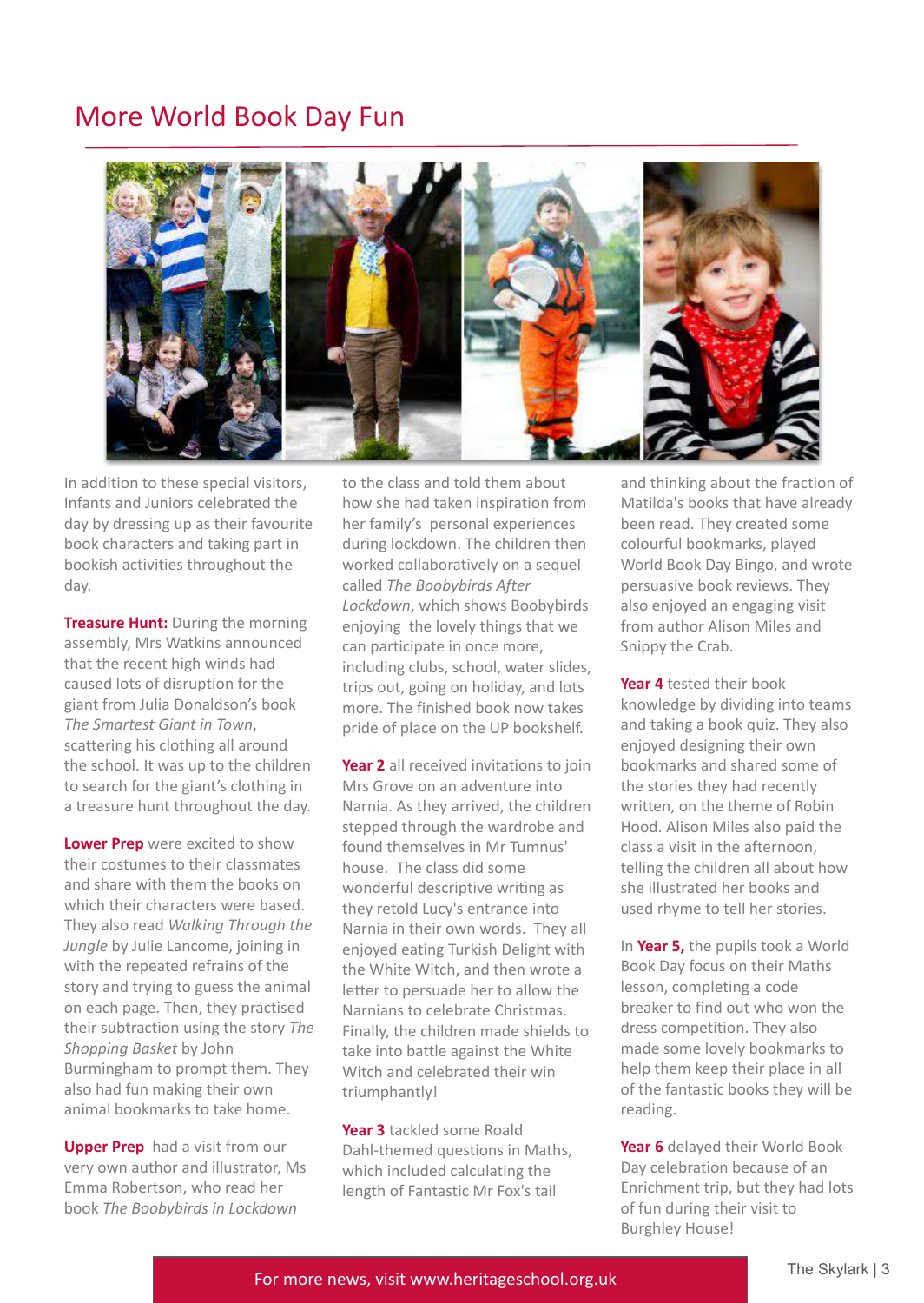### Seniors' Literary Celebration for World Book Day



In the Senior School, World Book Day started with a presentation by the Literary Society, a group of Seniors who meet weekly with Mrs Fletcher to talk about authors, books and different genres of writing. During the assembly, each of the society members gave a short presentation about what they had been discussing this term. Toni (Y9) began by summarising a presentation she had prepared about Ray Bradbury, author of *Fahrenheit 451*—one of the Essential Read books for Seniors and so a relevant discussion for all. Betsy (Y9) gave an overview of her talk on Myths and Legends and the role they play in society and culture. Isabella (Y9) then outlined her talk on the science fiction writer Isaac Asimov.

The presentations finished with a look at a recent discussion where Betsy (Y9) posed the idea that Austen, was never married but whose books are mostly about love and marriage, is often used as a counter example to the advice 'write what you know'. Instead of writing what she knew from her own experiences (which were limited in general), she wrote about her observations of others. The conclusion of the discussion was that, rather than writing what you know, you should 'write what you are interested in' because you are more likely to do research in that field even if you have never experienced it. Each presenter left the listeners with suggested books to read around each genre or author.

Following the Literary Society presentations was a book quiz led by school Librarian Mrs Pilkington. There were 10 questions in each of the six rounds, which included Children's Books (Which South American country is Paddington Bear from?), Classics (What was Phileas Fogg challenged to do?), Fantasy and Sci-Fi (Tom Marvolo Riddle is the alter-ego of which evil wizard?), and Film adaptations (John Malkovich and Gary Sinise played which famous duo in the 1992 adaptation of *Of Mice and Men*?). Additional tests of knowledge included a picture round and lucky dip, so there was plenty of variety to appeal to book lovers of all types, and lots of fun was had by all.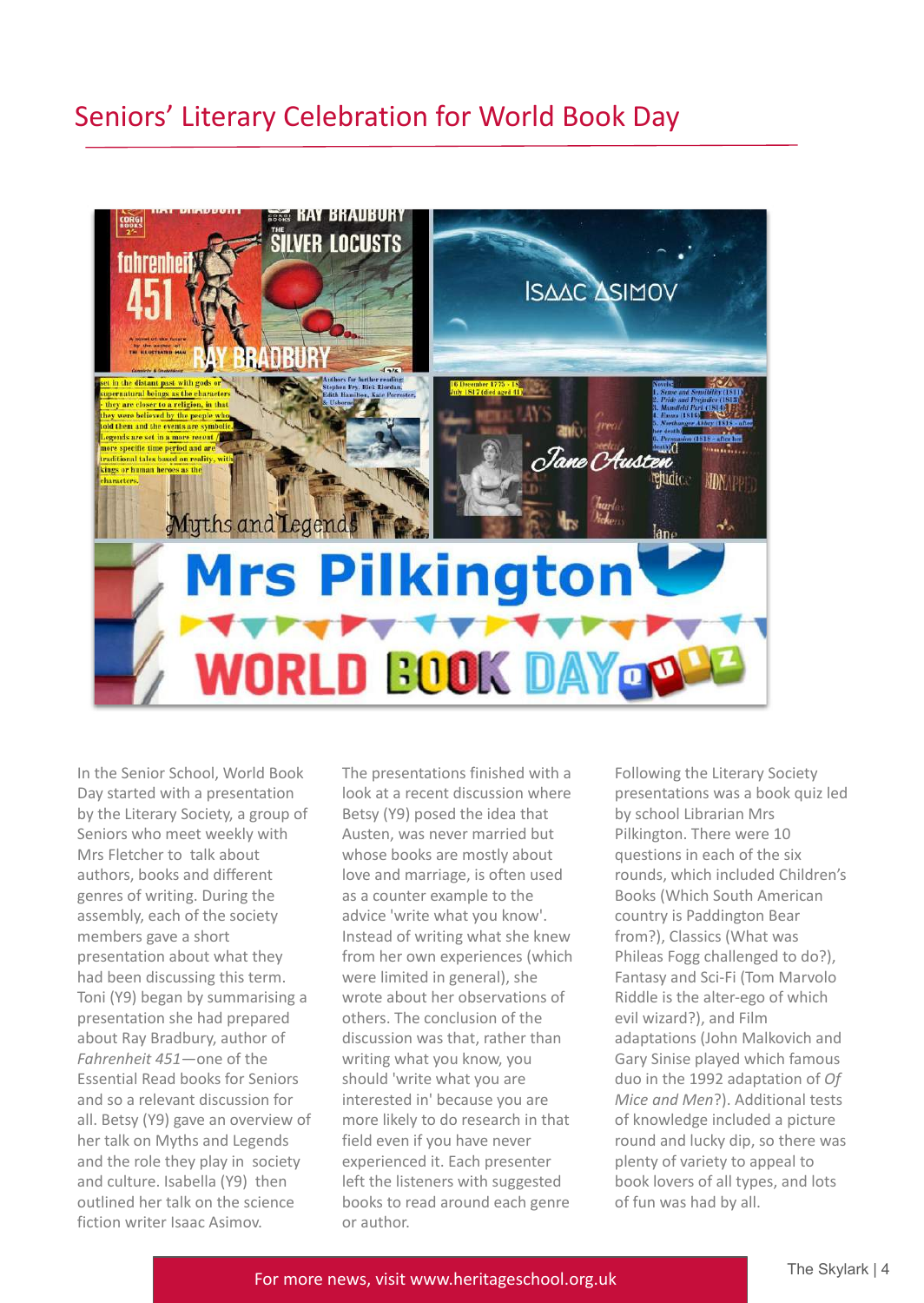# Books We Are Reading This Term

Take a look at all of the great books our Infants and Juniors have been reading this term!

### **Lower Prep**

- **English Literature:** *The Velveteen Rabbit* by Margery Williams; *Little Pete Stories* by Leila Berg
- **Read Aloud:** *The Teddy Robinson Storybook*; a range of picture books such as the *Hairy Maclary* series by Lynley Dodd, and books by Judith Kerr, John Burningham, Julia Donaldson and a number of other authors
- **Bible:** Stories from *My First Bible*

### **Upper Prep**

- **Literature:** *Milly, Molly, Mandy* by Joyce Lankester*;* James Herriot's *Treasury for Children*
- **Read Aloud:** *My Father's Dragon* by Ruth Stiles Gannett; *Mrs Pepperpot* by Alf Proysen; a wide range of picture and poetry books:
- **Bible:** Stories from *The Lion Children's Bible*
- **Religious Studies:** *The Path That Runs by the Church* by Lois Rock

### **Year 2**

- **English Literature:** *The Miraculous Journey of Edward Tulane* by Kate diCamillo; *The Lion, The Witch and The Wardrobe* by CS Lewis
- **Read Aloud:** *Danny the Champion of the World* by Roald Dahl
- **Science:** *Adventures into Nature Book IIB* by W.M. Daunt*; On A Beam of Light: A Story of Albert Einstein* by Jennifer Berne*; Six Dots - A Story of Young Louis Braille* by Jen Bryant and Boris Kulikov
- **History:** Stories from *People in History* by R.J Unstead
- **Bible:** Stories about Joshua, Moses, Samson and Samuel; Jesus' life and events of the Easter story
- **Composer Study:** *Boyhoods of Great Composers* by Catherine Gough

#### **Year 3**

- **English Literature:** *D'Aulaires' Book of Greek Myths* by Ingri and Edgar Parin D'Aulaire
- **Read Aloud***: The Door in the Wall* by Marguerite de Angeli
- **Science:** *Adventures Into Nature 3a;* biography of Florence Nightingale
- **History:** *The Story of the World Volume 1: The Ancients*
- **Bible:** Stories from Egermeier's *Bible Story Book*
- **Religious Studies:** *George Muller: The Guardian of Bristol's Orphans* by Janet and Geoff Benge
- **Composer Study:** *Beethoven The Chiming Tower Bells* by Opal Wheeler



### **Year 4**

- **English Literature:** *The Wind in the Willows* by Kenneth Grahame
- **Read Aloud:** *Because of Winn-Dixie* by Kate DiCamillo
- **Science:** *Adventures Into Nature 4b*; *Along Came Galileo* by Jeanne Bendick
- **History:** *The Story of the World, Volume 2: The Middle Ages)*
- **Bible:** Readings from Exodus and Numbers (Moses in the wilderness years), and Jesus' ministry from Luke Chapters 9-18
- **Religious Studies:** *Amy Carmichael: Rescuer of Precious Gems* by Janet and Geoff Benge
- **Composer Study:** *Franz Schubert and his Merry Friends* by Sybil Deucher



- **English Literature:** *Heidi* by Johanna Spyri
- **Read Aloud:** *I am David* by Anne Holm
- **Science:** *Isaac the Alchemist: Secrets of Isaac Newton, Reveal'd* by Mary Losure; *Dwellers* by the Rev. Theodore Wood
- **History:** *The Story of the World Volume 3: The Early Modern World*
- **Bible:** Readings from th*e* books of Judges and Mark
- **Religious Studies:** *Eric Liddell: Something Greater Than Gold* by Janet and Geoff Benge
- **Composer Study:** *Sebastian Bach: The boy from Thuringia* by Opal Wheeler and Sybil Deucher

### **Year 6**

- *●* **English Literature:** *Pilgrim's Progress by John Bunyan.*
- *●* **Read Aloud:** *Mrs Frisby and the rats of NIMH* by Robert C. O'Brien.
- *●* **Science:** *The Story of Thomas Alva Edison* by Margaret Cousins; *Marie Curie and the Discovery of Radium* by Ann E. Steinke*; Dwellers* by the Rev. Theodore Wood.
- *●* **History:** *The Story of the World Vol 4: The Modern World*
- *●* **Bible:** *Samuel 2 chapters 1-19 and Psalm 122*
- *●* **Composer Study:** *Schumann and Mascot Ziff* by Opal Wheeler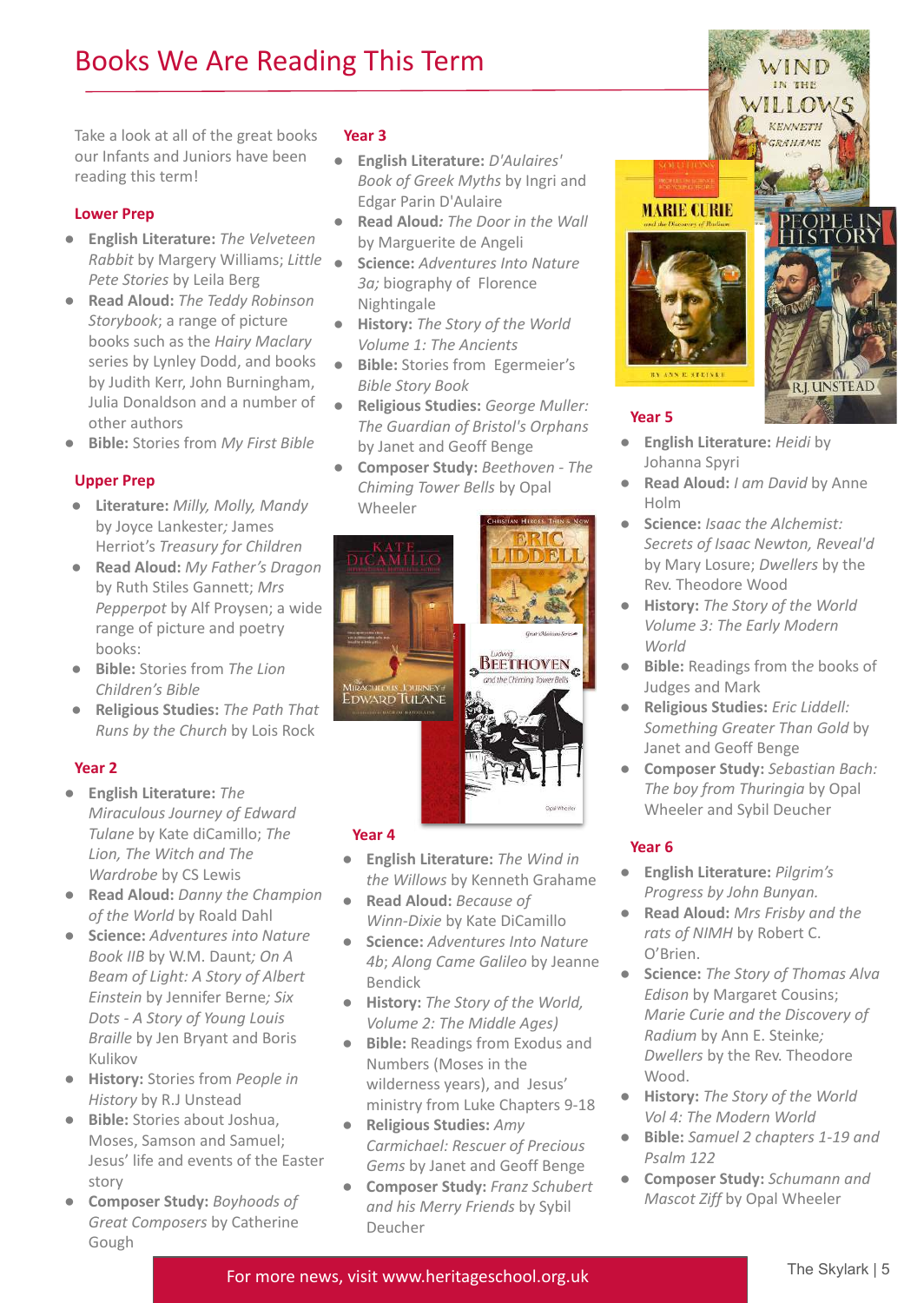## Year 2 Class Assembly: The Battle of Hastings



This half-term, Year 2 put on a Class Assembly demonstrating what they have been learning about in their history lessons. It was a dramatic presentation about the competition for the throne of England in 1066, following the death of the childless Edward the Confessor. The class re-enacted the events following the King's death; first the crowning of Harold Godwinson, followed by the battle at Stamford Bridge in which Harold Hardrada, King of Norway, unsuccessfully attempted to take

the throne from King Harold. After this came the Battle of Hastings, where William Duke of Normandy (also known as William the Conqueror) defeated King Harold, ending 600 years of Anglo Saxon rule. The class ended with a lively musical number about the Bayeux tapestry, a 70 meter long embroidery that details the story of William's victory in 1066. Well done to Year 2 for such an entertaining and educational assembly.

### Year 7 Drama: Never Was a Story of More Woe

Year 7 pupils took to the stage for a splendid performance of *Romeo and Juliet* before a group of family members in Panton Hall. The class, who have been studying the famous Shakespeare play in their English and Drama lessons, ably demonstrated their impressive understanding of its themes. They performed an adaptation of the full play that used narration to summarise certain scenes, but which successfully conveyed the full story and captured its essence.

In his introduction to the performance, Mr Burden highlighted the ongoing relevance of *Romeo and Juliet*, with its themes of conflict, young love, and a frustration with the older generations. ('But old folks, many feign as they were dead, Unwieldy, slow, heavy, and pale as lead.' )

Charlotte and Izzy did a tremendous job playing the characters of Romeo and Juliet, respectively, and were wonderfully supported by each of their classmates including Caitlin as Mercutio, Sophie as Tybalt, Julia as the Nurse, and Luke as Friar Lawrence.

Special mention also goes to Emily N., who stepped into the role of Lord Montague at very short notice, and who also designed the programmes. Each of the cast designed and created their own costumes.

Mrs Dingley and Miss Rogers's thorough preparations of the pupils in lessons and rehearsals were apparent in the impeccable performances, and Mr Campbell's lighting added an extra degree of drama to the production. Bravo to one and all for putting on such a terrific show!



For more news, visit www.heritageschool.org.uk **For more news, visit www.heritageschool.org.uk**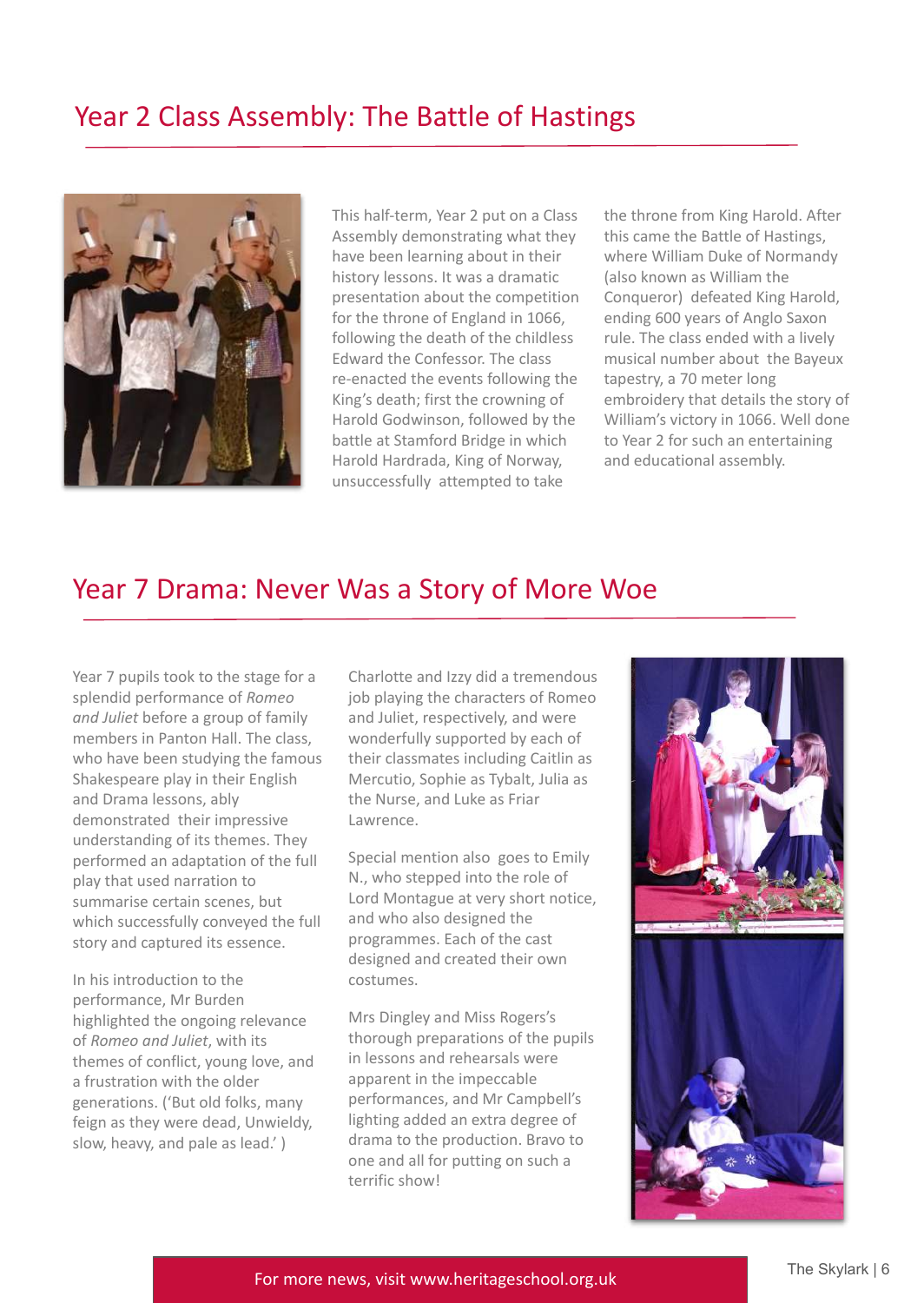# A Passion for Running

On Saturday 19th March, Year 9 pupil Silas Wright competed in the English Schools Athletic Association (ESAA) Cross Country Championships 2022. He ran the 4.1km course in 14:30, placing a very impressive 2nd in the Cambridgeshire team and 69th nationally. He writes about his experience here:

A year ago, I would never have imagined that I would be running in the English Schools Cross Country Championships 2022!

I started running when I joined the Cambridge Triathlon Club in 2018. As well as enjoying swimming and cycling, I find it really satisfying to progress through their running training programme. There are time trials in March and September, so you can see the difference a season of training and racing makes. It's a very friendly club and it's fun training with other people of a similar age and standard. Triathlon training also has a positive impact on my other school sports e.g. hockey, tennis and touch rugby, as it helps to develop my general fitness and physical stamina.

My passion for running really took off in the first lockdown. Triathlon training was suspended due to the pandemic, so I followed my own training programme, running along the network of farm tracks and lanes around Madingley, where I live. I loved the sense of freedom and being outside, as well as getting a change of scene. Then, when we were back at school, I joined the Heritage Seniors Running Club— it was great to be able to train with friends after school on Coe Fen.

Now, I train two evenings a week at the Wilberforce Road athletics track with the Cambridge & Coleridge Athletics Club, and on Saturday mornings, either at The Gogs or by doing a 5km Park Run. A typical training session at the athletics



track is: 1km warm up, 8x400m laps (with 90 seconds rest between each lap) and a 1km cool down. Using a combination of track and hill training helps to improve my average running speed over middle to long distances and varied terrain, which is especially important in cross country races.

Before a cross country race, I usually feel a mixture of nerves and excitement. To prepare, I do light stretches and a short warm up run. When the race starts, my main focus is to get ahead of the crowd of runners around me as fast as I can, so that I don't get stuck at the back—it can be hard to overtake where the course is narrow. After that, I settle into my race pace, which I sustain for 4-5km (a typical course distance). Around the final 400m, I start to feel really tired, so I have to work hard to stay focussed and if I can I try to speed up for a sprint finish.

Representing Cambridgeshire and the Heritage School in the English Schools Cross Country Championships was an honour and an adventure. It all started with winning a cross country race at Netherhall School in Cambridge. Then, after qualifying in the district, county and regional heats, I came 69th out of a field of 330 runners from 46 counties across England, at a national standard course in Kent. I enjoyed competing as part of a team too—Cambridgeshire Junior Boys came 14th. I was also particularly pleased to see that Mo Farah won the Junior Boys cross country event in 1997!

If anyone is interested in getting into cross country running, I would suggest making the most of the running we do in PE on Coe Fen and trying some 2km or 5km Park Runs - Wimpole has a great course. You never know where it might lead!

**-Silas Wright, Year 9 Pupil**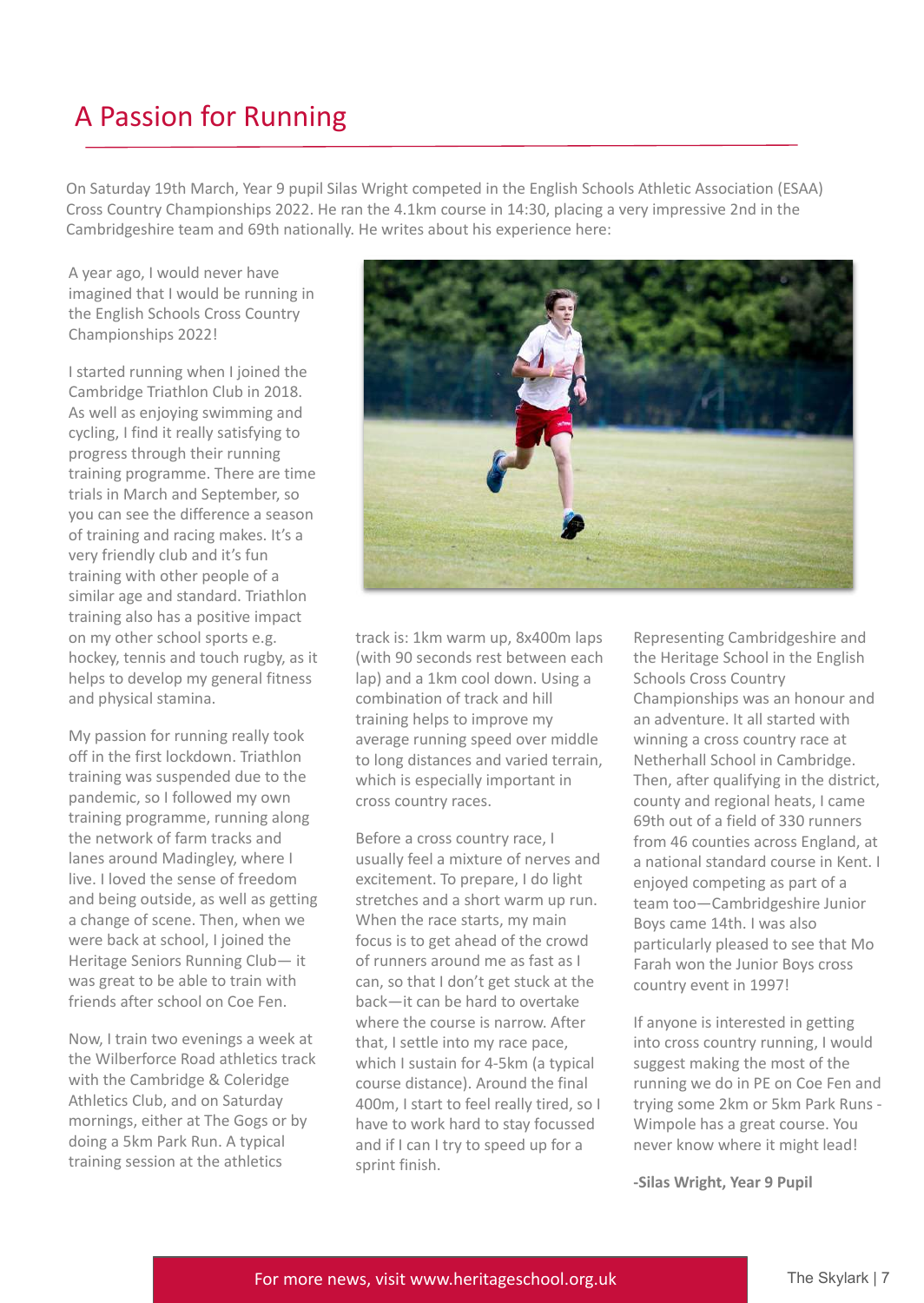# Six Pupils Compete in ISA Cross Country Nationals

In other Cross Country news, six Heritage pupils ran in the Independent Schools Association (ISA) National Cross Country Championships after qualifying during the regional competition in February. The races, divided by age groups, were held on Saturday 19th March at Worksop College in Nottinghamshire. Year 4 pupils Hannah and Anna, running in the Year 3/4 Girls Race, finished at a very respectable 8th and 10th

place, respectively, out of 66 runners. Year 6 pupil Kitty came in 39th among the Year 5/ 6 Girls, and Year 7 pupils Megan and Izzy placed 45th and 46th in the Year 7 Girls race. Finally, Year 8 pupil Sandy finished 22nd in the Year 8/9 boys race. Congratulations to each of the pupils who took part in this event; it is an accomplishment to even qualify for this national-level cross country competition and each pupil gave it their very best!



### On His Way to the European Championships

Year 10 pupil Jon was recently selected for the U18 England Mixed Touch Rugby team, which will be taking part in the European Championships in France during the summer. This accomplishment comes after being selected for the England Youth Touch Rugby Squad, with whom he has been training over the past four months. Prior to that, Jon captained the Midlands Tigers—the U15 Boys' Midlands Touch Rugby Team—at the Regionals in Oxford, finishing with a silver medal. We look forward to hearing more about Jon's rugby achievements and the championships this summer.



# Community Sport and Outside Interests

Community sport is a great option for pupils who are looking for additional ways to participate in team competitions. As you can see, high level competitive opportunities are available in the Cambridge area and beyond, and many of our pupils have excelled in their preferred sport.

We would love to hear more about what our pupils are doing outside of school. If you would like to share your child's accomplishments in sport, music, art, or any other area, please contact Mrs Kang at communications@heritageschool.org.uk.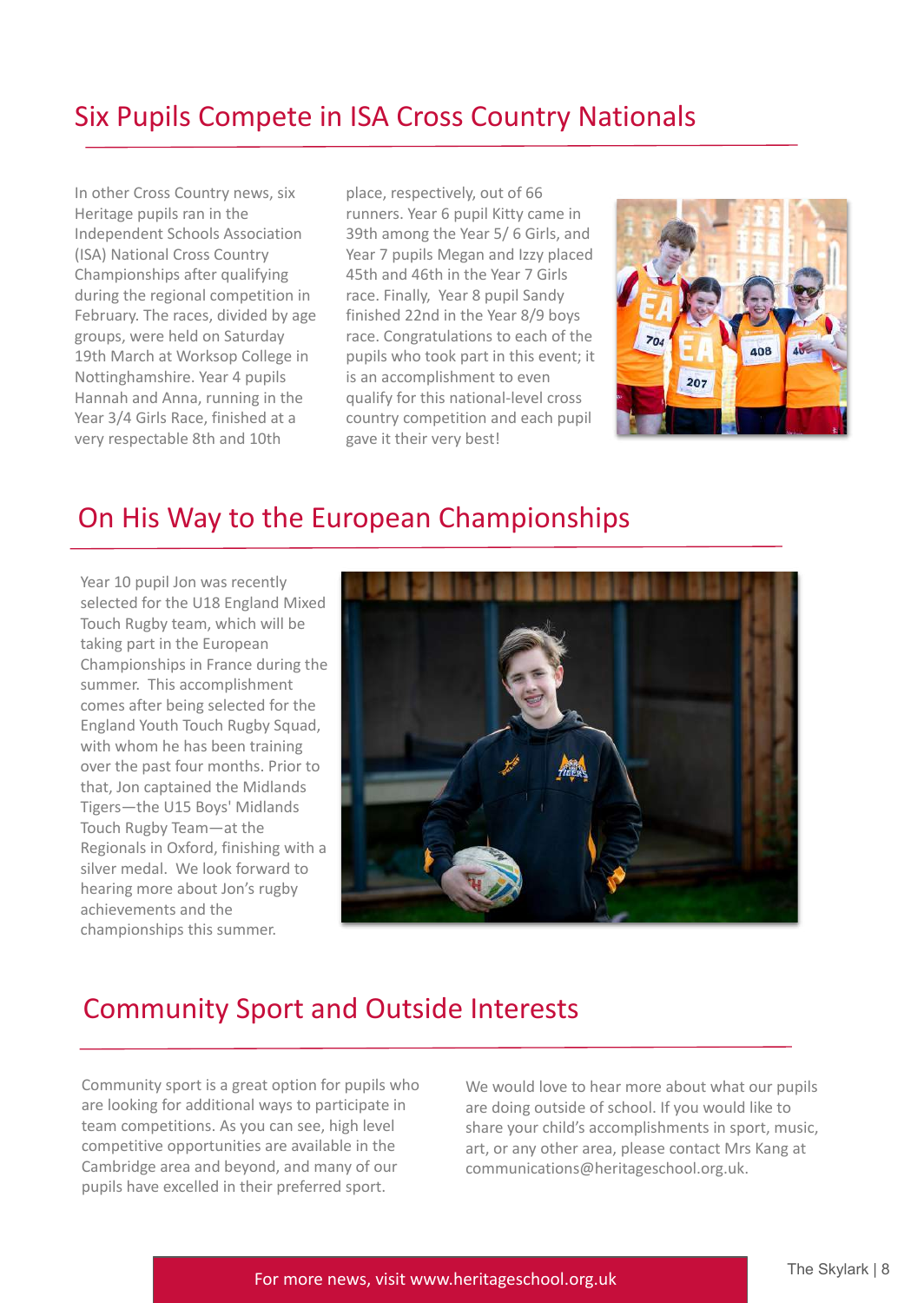Each term we invite speakers to a Senior School assembly to talk about their chosen profession, to help make pupils aware of a wide range of career possibilities as they consider what they might like to do in the future. In our Careers assembly this term, we looked at Law and the construction industry.

First, Mrs Tolu Anifalaje talked to us about her career in Law. She explained the difference between a barrister and a solicitor, how to get into Law and what skills are needed. She spoke about her current role as a solicitor for Camden city council, dealing with antisocial behaviour, social housing fraud and disrepair. It was so interesting to hear about recent cases that she has dealt with and their outcomes.

We also enjoyed a lively presentation from Shelley Lawrence and Tilly Kingsley from Women into Construction, a not-for-profit organisation that promotes gender equality in the construction industry. They made us aware of the wide variety of jobs available for men and women, the different pathways into careers in this sector and what a typical day might look like for them. They also identified the skills needed and what they enjoyed about their jobs as Project Manager and Trainee Technical Coordinator. They both believe that there are plenty of opportunities for career progression, and their enthusiasm for their jobs was infectious. You can learn more about their organisation at women-into-construction.org, or



find them on Facebook and LinkedIn. You can also search for the Hill Management Trainee Programme, a blended programme of university degree and on-the-job training.

**-Mrs Jenny Fleck, Senior School Head of Academics**

# Helping International Students

During last half-term's non-uniform day, the Senior Council raised just shy of £200 for Link House, a Christian organisation helping international students with accommodation, support and friendship as they settle into life in Cambridge. Link House was delighted and surprised to receive the generous donation from our pupils. Well done to all who contributed and to the Senior Council for their leadership.

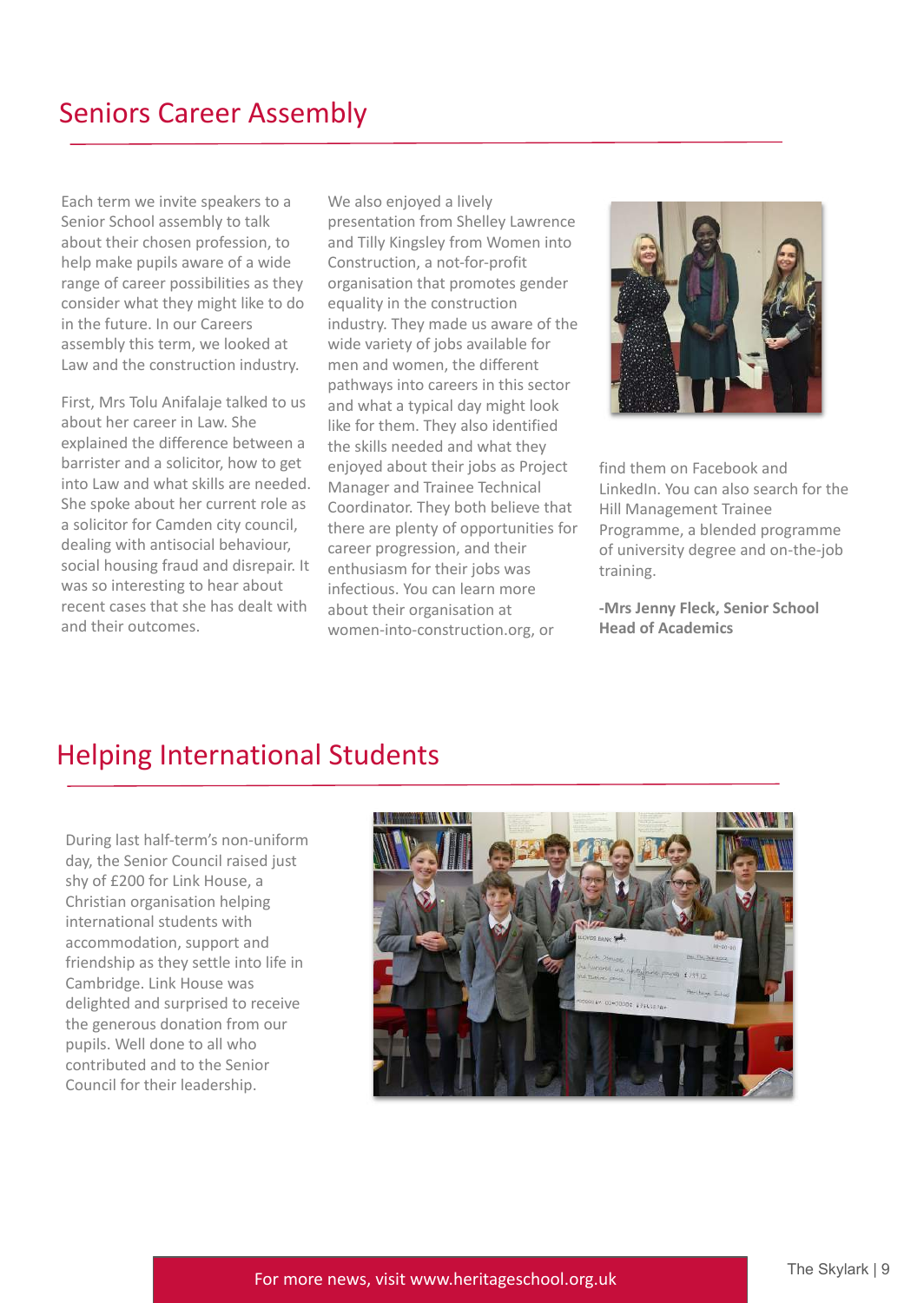# Spotlight on Cookery Club

A year ago, Mrs Wren started up a Cookery Club for Seniors. The club, which started during the height of the Covid-19 pandemic, started as a way for the pupils to connect on Zoom, and now meets in person to cook together at Panton Hall with Mrs Wren and Dr Taylor. This term, they have learned to make a number of different dishes and delicacies, including chili, macaroni cheese, cheesecake, chicken curry and marmalade.

Mrs Wren writes, 'I have always enjoyed cooking. I have taught the subject previously as part of a preparation for university course, an after school club and then Year 7 course. I loved doing the pastoral lunches at Heritage, and enjoyed the camp cooking—so starting up a Cookery Club seemed a next logical step. I am very grateful to the HCA for helping us build up our equipment and, to the pioneer students who encouraged me.'

Year 9 pupil Toni, a member of the club, writes, 'I found that I had my cooking repertoire expanded, which



has made it a lot more fun and interesting as I can experiment with how I cook or bake things. Thanks to Mrs Wren and Dr Taylor, I learned to make a variety of different recipes, which has made cooking my hobby. We make a diversity of different things, from scones to cheesecakes, which helps us to try different things and decide

what we like to make. For example, I loved making mince pies and crepes because I found a better way of making them and also I didn't know how to make curry or chilli, but I learned that it is quite simple. I hope that everyone can experience this and understand why I love Cookery Club.'

### In Case You Missed It…

#### **Pupil Art Galleries**

Have you seen our new pupil art galleries? Just go to heritageschool.org.uk > Media > Art Galleries to see photos of art projects from each of our Infant and Junior classes, as well as our IGCSE art pupils from the prior year.

#### **Alumni Reunion**

We will be holding our first in-person alumni reunion on Saturday, 23rd April from 2-4pm. Heritage alumni, don't forget to RSVP! You can find the link in Mr Fletcher's prior email or go to the Alumni page of our website.